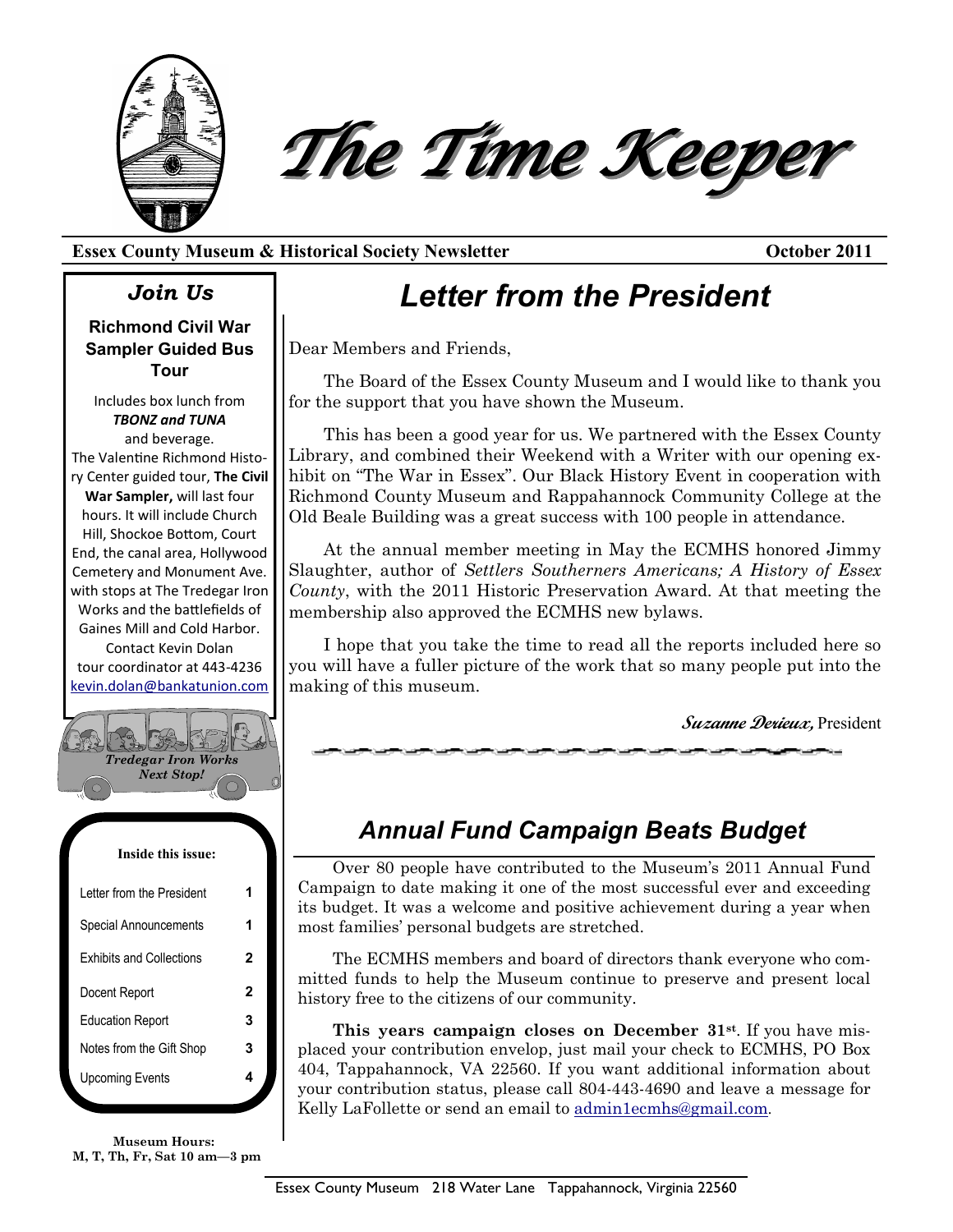## **EXHIBITS and COLLECTIONS The year 2011 has been a year of transitions in the galleries.**

The Exhibit, **"Confederate Essex, 1861- 1865"** opened in the Essex Gallery on April 16, 2011, and will continue with modifications through the Civil War Sesquicentennial Commemoration, 2011-2015. John Rennolds of Tappahannock, and others, graciously loaned many items from their personal collections for this exhibit. The much enjoyed diorama, **"Shelling of Camden"**, was returned to the Steamboat Era Museum in Irvington. The Carl D. Silver Gallery is currently closed as the new exhibit **"A Brush with History"** is being constructed. It will feature fifteen paintings by Sidney E. King on loan from the collection of Herb Collins. **Opening on October 29th**, the exhibit will include memorabilia from King's studio to help tell the story of this remarkable painter who loved to bring history to life through his art.

Prior to its exit, the long-running and popular exhibit, **"Calm before the Storm, Life in Antebellum Essex"** was captured for future viewing on film by Ron Geiger with Anita Harrower serving as commentator.

Improvements to the Essex Gallery continued with the installation of new lighting and the placement of the first exhibit, "Confederate Essex" in the newly secured glass enclosure.

Our collections continue to grow with over 200 new items so far in 2011. These include several letters and receipts associated with Robert Gaines Haile and the early days of the 55th Virginia Infantry at Fort Lowry, as well as the Sunnyside/ Warner-Gardener clothing collection. From Jane Dawkins, we received 19th century hand drawn maps among approximately forty Essex-related papers and photographs. Lucy Gray of Newport News donated a substantial collection of items she inherited relating to the Brockenbrough family including photographs of Lucy Yates Brockenbrough, maker of the 1861 hair wreath currently on display in the museum.

Acquisitions added include, in memory of Julie Johnston, a handsome antebellum wardrobe of yellow pine believed to have been crafted in Essex County and, most recently, an 1839 store ledger from Loretto in Upper Essex.

Please visit the galleries often. Small changes happen weekly as the colorful story of Essex County continues to be told in new and varied ways.

**David Jett,** Curator

#### *Docent Report*

The museum has trained several new docents over the past several months who are now either filling a permanent slot or working as substitutes: Suzanne Derieux, Joe Johnston, Ned Garber, Mary Guess, Liz Russell, Cookie Elliott, Jane Schreiber, Barbara Sethman, Ann Moore, George Orton and Luther Derby.

Two docents have retired and each will be greatly missed, Kevin Dolan and Colin Smith. Docent training this year included the new pointof-sale system for the gift shop. Docents often receive requests from the gift shop manager and are enjoying taking a larger role in the gift shop.

A reminder that docent shopping day in the gift shop is every third Wednesday. On that day they receive an additional 20% discount on all

items. This is a small thank you for the exceptional job that our volunteers do.

Being a docent gives the volunteers an opportunity to meet folks and engage in some most interesting conversations! We encourage our members to participate in this most important role.

All Docents receive an orientation from the Director prior to assuming their responsibilities and all of the information needed to perform this function is located at the Visitors desk.

If you are interested in serving as a docent for half a day, once a month, please call the museum at 804-443-0690 and leave a message.

**Diane Kean,** Docent Director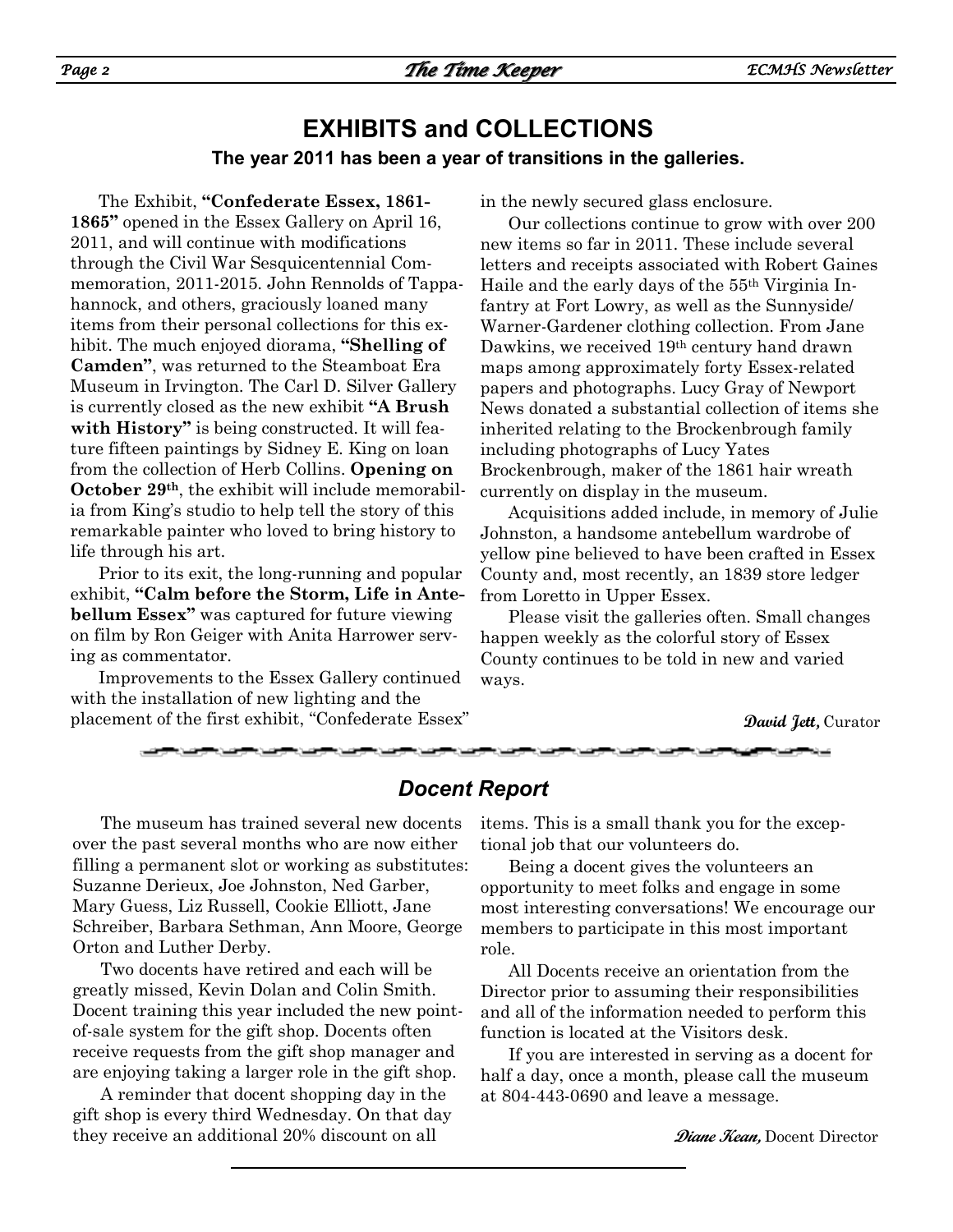## *Education Report*

There were four programs year to date presented to school children; three were in-house and one was an outreach in association with the "Museums on the Go" program. An adult tour of Stratford was also conducted. Total attendance for all of these was 293. This is much lower than last year, however, the decrease had been predicted because we, as an outreach partner, cannot go to the same schools year after year. Many of the schools were not in a position to commit due to the dramatic change in funding and the uncertainties they were experiencing. Even though many of the other museums are having difficulty in getting volunteers, they have been most cooperative in keeping the "Museums on the Go" program alive and well.

Yours truly is also on a committee which has been named The Northern Neck Alliance Council. Our mission is to share ideas and resources to enhance educational opportunities in the Northern Neck, including Essex. Our goal is to have a Teacher's Institute initially trialed in Westmoreland with six teachers as an advisory group to develop programs to enhance the SOL's. We would then overlay what we, the museums, have to offer and develop a one week training module to be presented to about 12-15 teachers, hopefully during a week in the summer of 2012. Field trips and speakers would be part of the agenda. Funding and much coordination have to be accomplished, but it has great potential for the entire region.

Currently, Essex Museum has committed to participate in an open house at Richmond Elementary on Monday, October 3, 2011. We will be among 6-7 museums represented. The principal estimates about 300 in attendance. Thanks to David Jett for providing my name to the principal as the outreach coordinator.

I met with the principal at Tappahannock Elementary and he has requested a history outreach program for the 3rd and 4th grade students on Wednesday, November 16, 2011. A "Museum on the Go" request has been sent out to the participating museums.

**Joan Moore.** Education Director

#### *Notes from the Gift Shop*

Excitement is the word for the gift shop this year. We have held two author book discussions and receptions. We partnered with the Essex County Library for an event with Ellen Brown author of "Margaret Mitchell's *Gone with the Wind*" and on Sept. the 18th, 25 people enjoyed a Sunday afternoon with Jimmy Slaughter, author of *Settlers Southerners Americans; The History of Essex County*.

Those books and numerous other local history books are in the **Books** section of the Gift Shop, along with an impressive selection of children's books.

The Gift Shop is joining the  $21<sup>st</sup>$  century in the use of social media and the internet. If you visit the **www.ecmhs.org** website and click on the NEWS/Blog and facebook icons, you will get the latest Gift Shop news. There is also a shopping page online in the Museum Shop.

*Saturday, October 29th, the gift shop holiday shopping season begins!* Visitors will be able to take advantage of year-end discounts: Historical toys (25%), local pottery (15%), and painted glassware (15%). New gift items from local artisans have also been added for the shopping season. River Glass, artisan Anne Holiday uses her collection of locally found river glass and shards to fashion attractive jewelry. We now have an assortment of pendants and earrings, many with silver design. Also hand carved walking sticks, hanging glass vases, and local honey will be among the new items.

**As a special incentive to visit the new Sidney King exhibit, there will be a sale table of 50% items and light refreshments.**

*Hope to see you on the 29th ! Look for coupons in this and other newsletters.*

**Priscilla Vaughan,** Gift Shop Manager